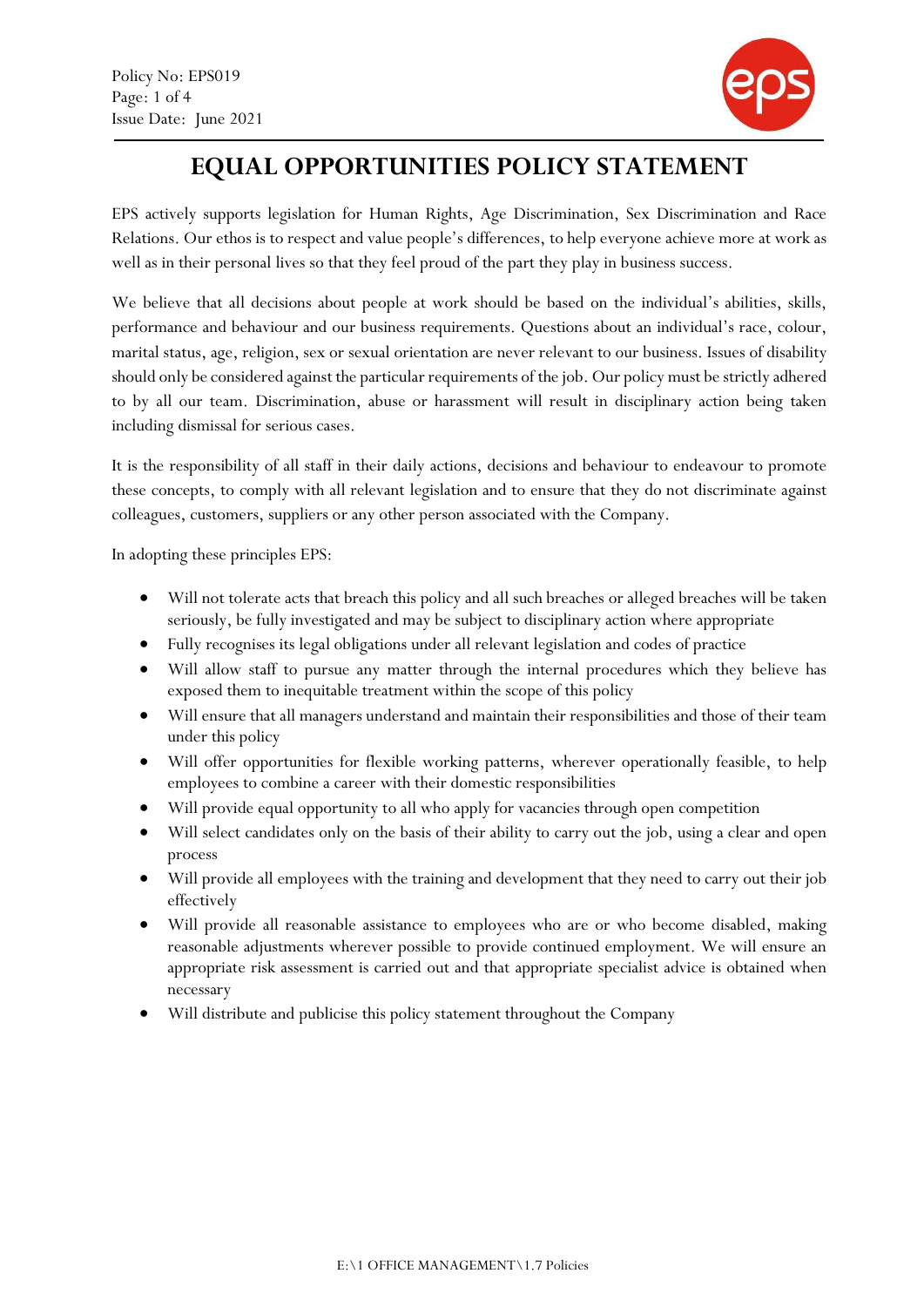

## f, Dignity at Work

The Company believes that the working environment should at all times be supportive of the dignity and respect of individuals. If a complaint of harassment is brought to the attention of management, it will be investigated promptly and appropriate action will be taken.

# What and How of Harassment

Harassment can be defined as conduct, which is unwanted and offensive and affects the dignity of an individual or group of individuals.

Sexual harassment is defined as "unwanted conduct of a sexual nature, or other conduct based on sex, affecting the dignity of women and men at work". This can include unwelcome physical, verbal or non-verbal conduct.

People can be subject to harassment on a wide variety of grounds including:

- race, ethnic origin, nationality or skin colour
- sex or sexual orientation
- religious or political convictions
- willingness to challenge harassment, leading to victimisation
- disabilities, sensory impairments or learning difficulties
- status as ex-offenders
- age
- real or suspected infection with a blood borne virus (eg AIDS/HIV)
- membership of a trade union or activities associated with membership

Forms may include:

- physical contact ranging from touching to serious assault
- verbal and written harassment through jokes, offensive language, gossip and slander, sectarian songs, letters and so on
- visual display of posters, graffiti, obscene gestures, flags and emblems
- isolation or non-cooperation at work, exclusion from social activities
- coercion ranging from pressure for sexual favours to pressure to participate in political/religious groups
- intrusion by pestering, spying, following someone
- bullying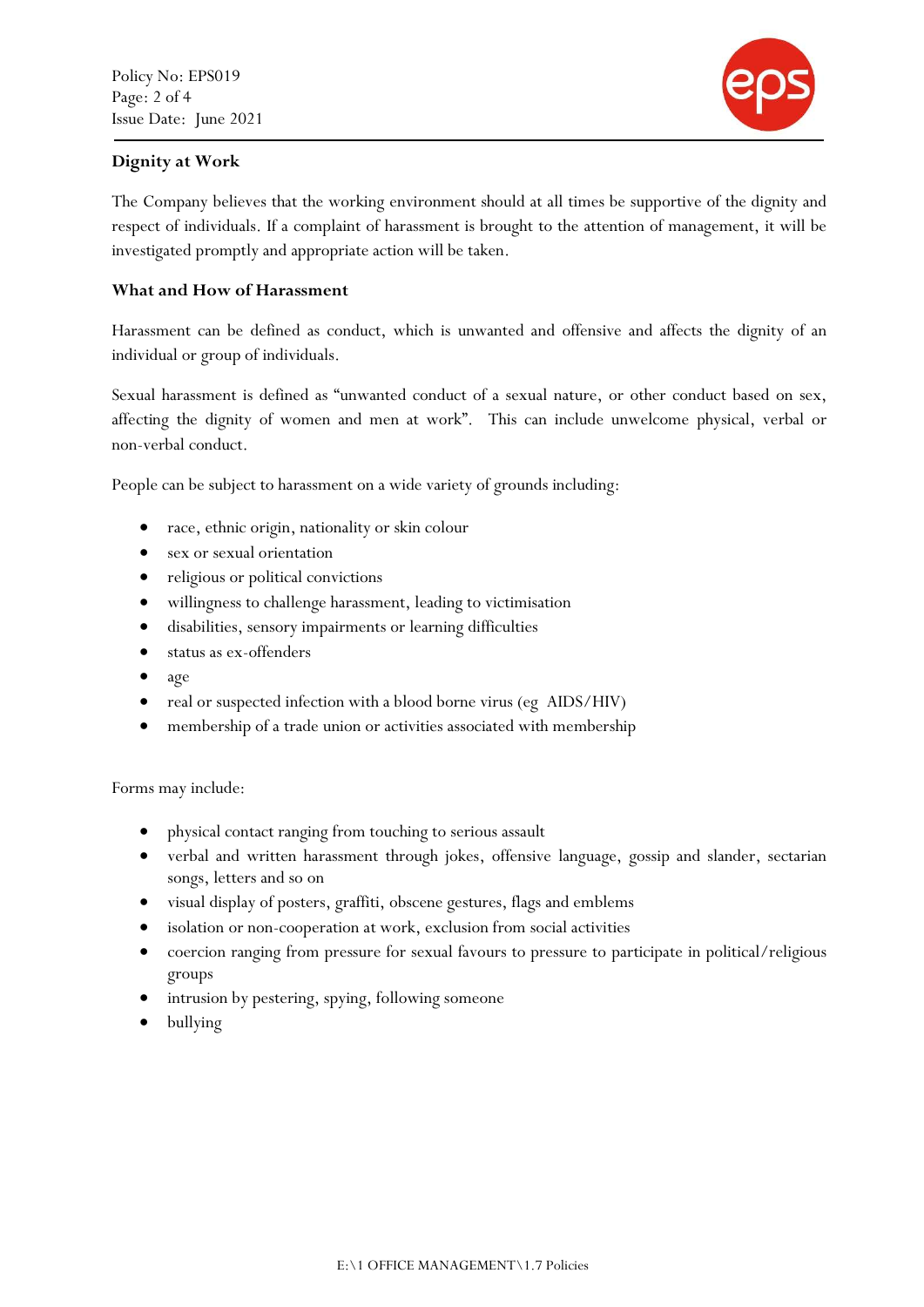Policy No: EPS019 Page: 3 of 4 Issue Date: June 2021

f,



If you feel you are being harassed you are strongly encouraged to seek early advice/support from your line manager. If you feel your line manager is harassing you, then you should contact his/her immediate line manager. You should also keep a written record detailing the incidents of harassment and any requests made to the harasser to stop. This written record should be made as soon as possible after the events giving rise to concern and should include dates, times, places and the circumstances of what happened.

# Diversity/Religious Observance

The Company respects all religious faiths, beliefs and practices equally as they are represented within the workplace. All employees have the right, within the law, to religious freedom and to the peaceful practice and expression of their religious faith, including the beliefs, values and practices involved in them. As part of our culture is the expectation and requirement that religious groups and adherents of all faiths within the Company should accord full respect to the religious faith, beliefs, values and practices of others, and for those who subscribe to no faith.

The legitimate right of religious people, within the law, to religious freedom and the peaceful practice and expression of religious faith should be demonstrated by consideration and by a concern for the freedom and dignity of those of differing religious faith and of those subscribing to none. In practice this implies:

- Respect for another person's expressed wish to be left alone
- The avoidance of the imposition of religious views on individuals who are in vulnerable situations in ways which exploit these
- The avoidance of violent action or language, threats, manipulation, improper inducements or the misuse of any kind of power
- Respect for the right of others to disagree

Disregard for any of the above will be considered a breach of the fundamental principle of respect for others, and may constitute harassment.

#### Dress Code

The Company welcomes the variety of appearance brought by individual styles, customs and personal choices. The wearing of items arising from particular religious norms (e.g. hijab, kippah, mangalsutra and clerical collar) is seen as part of a welcome diversity. Only health and safety requirements may mean that for certain tasks specific items of clothing such as overalls, protective clothing etc need to be worn. If such clothing produces a conflict with an individual's religious belief, the issue will be sympathetically considered by the line manager or academic supervisor, with the aim of finding a satisfactory resolution that does not compromise the health and safety of any Company employees, customers or business partners.

Wearing slogans or symbols which are discriminatory (e.g. racist or sexist) is a disciplinary offence and will be dealt with accordingly.